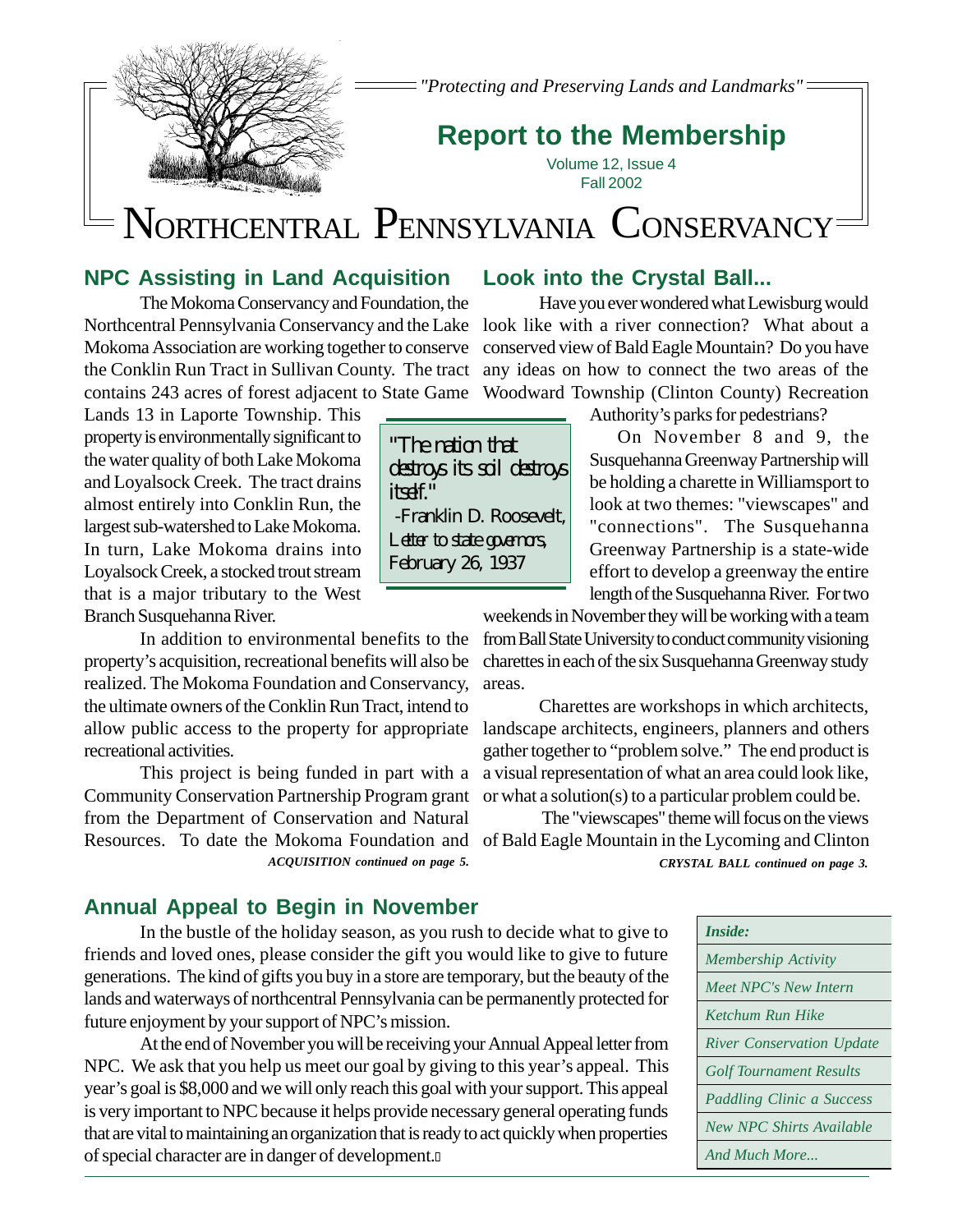### **Membership Activity from 6/1/2002 through 9/15/2002**

#### **CORPORATE MEMBERS**

**Bald Eagle (\$2,000+)** DiSalvo's

**Osprey (\$1,000-1,999)** Montour Oil Service Co.

#### **American Kestrel (\$500-749)**

Jersey Shore State Bank Mark C. Oberheim DMD

**Small Business (\$100-499)** Central PA Auto Auction Inc. Cromaglass Corp. Irion Lumber Company Northern State Bank

#### **GENERAL MEMBERS**

Williamsport National Bank

**Black Bear (\$500-999)** John M. Confer

#### **White-tailed Deer (\$250-499)**

2 Reneé Carey Paul Dembowski Dr. W. Scott Flipse Mr. & Mrs. Law Groner Brian & Angela Haas Russ Kimura & Denise Hamby Harold & Joyce Hershberger Willem J. & Tamara D. Lubbe Mr. & Mrs. Henry Perciballi The George I. Rodgers Family Charles & Helen Schwarz Robert & Jean Teufel William & Kimberly Van Campen

#### **Black Cherry (\$100-249)**

Gregory & Julie Adams Karl & Karen Baldys John & Susan Best Dr. & Mrs. Mike Bowser Rep. Steven W. Cappelli Tom Cioffi Mr. & Mrs. Brett Feese Henry & Michelle Frey Phillip & Joy Greene

Jack & Suzanne Murray Dr. & Mrs. Robert Newcomb James & Cheryl Redmond Alvin L. Snowiss Linda Stein Jim & Lynn Tooey Dr. Marshall Welch

#### **Red Oak (\$50-99)**

Patricia W. Booth Ron & Shirley Butler David & Donna Colley Cathryn Connolley Ralph R. Cranmer Susan M. Durrwachter Romey Fagnano Veryl & Linda Frye Jim Hamilton & Family Mr. & Mrs. Dennis Hazlak Rudolph Holtzman Monica Howell Kathie L. Hunter/ Landplan Inc. Ronald & Martina Johnson Rudy & Carol Kafer Scott & Karen Keck C. Herbert Larson Harold & Shirley Loud Ms. Idell Ludwig Terry & Dorian Myers Mark C. Oberheim Priscilla D. Older Casey Pfitzenmayer Birch & Ann Marie S. Phillips Mr. & Mrs. Charles M. Plankenhorn Carol Pollard & Richard White Roger & Nancy Shipley David C. & Pamela L. Shipman Matthew & Marie Smith Bill & Joanne Sneeder Sheldon & Denise Schwartz Thomas T. Taber Drew Thompson James & Celia Van Campen Harry & Becky Webster **Sugar Maple (\$35-49)**

Robert & Joan Bauder Mr. & Mrs. John Bruch Jr. Mitzi & Jim Burget & Family

Jeffrey B. Burnham Russell & Linda Campbell Robert A. & Dorothy D. Cupper Bill Danilowicz Alan & Diane Himes Charles W. Hummer Sr. Vance & Sue Miller Dean W. Palmer Patricia A. Reeder Heidi Schwarz-Hosler Mr. & Mrs. Joseph Stewart Gerald A. Wolfe

#### **White Pine (\$25-34)**

Dave Barsky Larry & Joan Briggs James G. Carn Grace Dooris Maurice & Mildred Forrester Craig & Doreen Fowler David K. Gilpin Joan C. Gingrich Laura Long Dave Rockey Mr. Anthony C. Roland Michael & Laura J. Steele Andrea von der Pfordten

Dave Winton Bill & Pam Worobec

#### **ADDITIONAL CONTRIBUTIONS**

#### **General Contributions**

Corning Incorporated Foundation Larson Design Group, Inc. Merck & Co., Inc. Sam's Club

#### **In Honor of**

George Durrwachter's birthday by Suzanne & Allen Martin

#### **Memorial Contributions**

In memory of **Al & Marie Logue** by Linda Stein

In memory of **Dr. Luther Fetter** by George & Shirley **Durrwachter** 

#### **Thank you**

Many thanks from NPC to Lycoming Abstract for their recent assistance and support!!!

#### **Are we in your will?**

Have you planned a gift that will protect a way of life for your children, grandchildren, and THEIR children? A gift to the Northcentral Pennsylvania Conservancy can help ensure that generations from now, people will have the chance to enjoy the special places in our region.

If you have already designated such a gift, or are planning to, please make sure that your will lists our full name, "Northcentral Pennsylvania Conservancy." There are many organizations with the word "conservancy" in their names; listing our full name ensures that your wishes will be carried out as you intend them.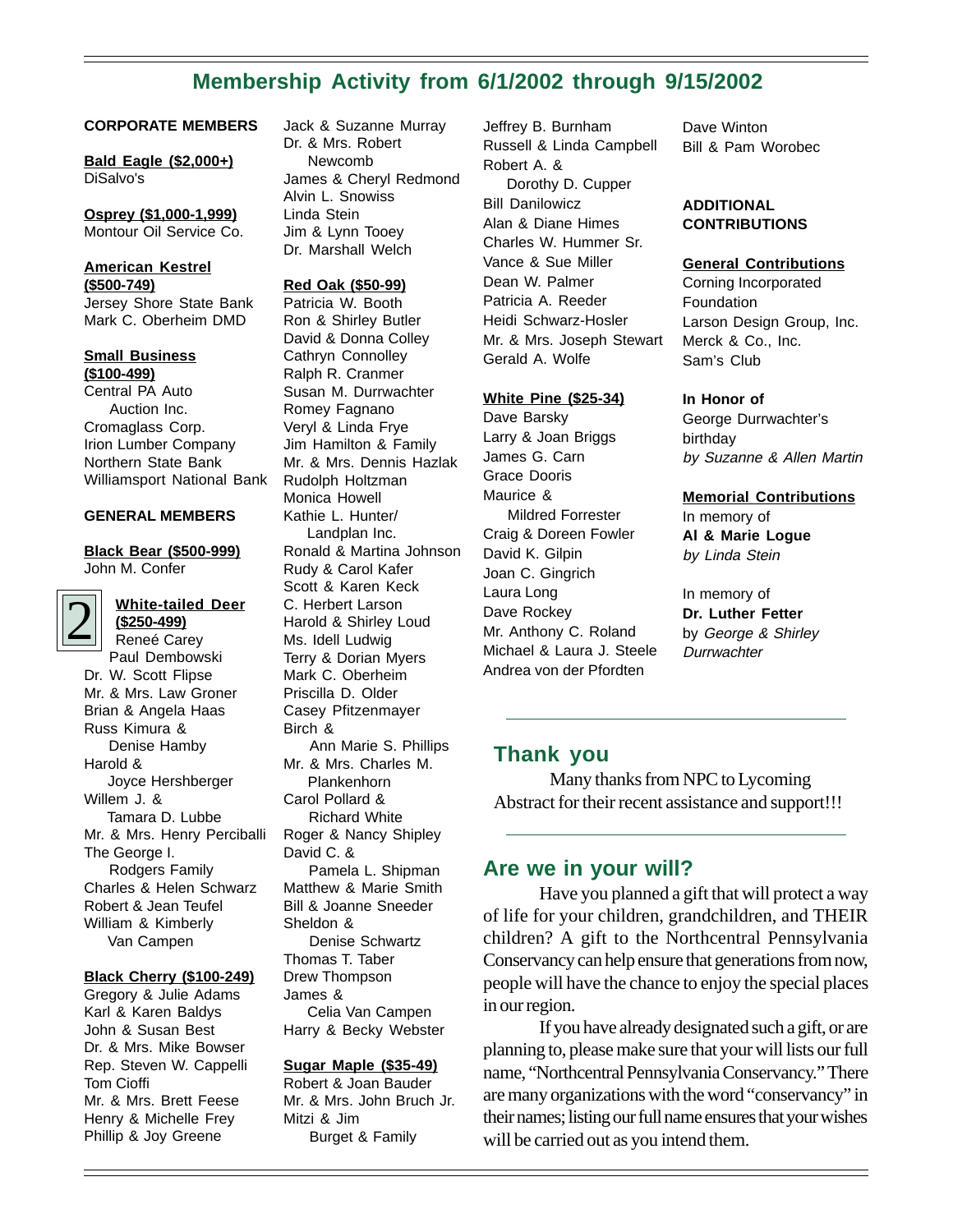### **Ketchum Run Hike Highlights Waterfalls, Vistas**

Once again, on Saturday, June 29, 2002, fearless NPC hike leader, Ruth Rode, escorted a group of enthusiastic members and friends on an NPC hike. She gave us a wonderful tour of Ketchum Run and some of the vistas and waterfalls along the way.

The hike began with a brief history of the area that the participants were about to hike. Ruth, whose knowledge of area trails and the history of the areas surrounding them is extensive, led the group onto a portion of the Loyalsock Trail. She explained many aspects of the history of spring rafting on Ketchum Run, which occurred during the lumber era in the region.

The group was rewarded with sights that included a beautiful vista and waterfalls along Ketchum Run. One waterfall that participants viewed holds a special connection to Ruth – it is named after her! Rode Falls was named in Ruth's honor after a portion of the Loyalsock Trail was relocated due to a change in property ownership. Ruth was part of the team of volunteers that helped relocate the trail, and the "new" section of the trail was routed past the waterfall.

The June hike was offered in cooperation with the Eagles Mere Conservancy and gave members from both NPC and the Eagles Mere Conservancy a chance to appreciate the natural beauty of our area.

*CRYSTAL BALL continued from page 1.*

County segments of the study area. In Union and Northumberland Counties the viewscapes will address what can be seen from the river. This is a good opportunity to demonstrate how private and public property can work together.

The "connections" theme will have 3 specific focus areas: Lewisburg, Jersey Shore, and Woodward Township (Clinton County). The Lewisburg aspect will address how to connect the town and river together. Jersey Shore is interested in developing a "boardwalk" that will play on the name of the town, so this will be the focus for that element of the "connections" theme. Finally, in Woodward Township, two parks on the river are separated by a road. The team will explore options to connect those parks for pedestrian traffic.

Once a location has been secured and more information is available, a postcard will be sent inviting you to attend the open house-style workshops and share your ideas and provide input.

### **Meet our New Intern**

At the beginning of September, I, Natalie Kittell, joined the team here at the Northcentral Pennsylvania Conservancy as an intern. Last spring I searched for an internship to undertake through the business department during this, the fall semester of my senior year at Lycoming College. My major is Business Administration with a concentration in Finance, and I am also obtaining a minor in biology. Working at the NPC allows me the opportunity to combine both of these fields.

Under the supervision of Julie Adams, I am investigating ways to improve the member benefits that the NPC offers its members. After all, members provide NPC with the resources necessary to carry out its mission. Thus far, I have learned quite a bit about the funding, conservation plans, and special events of the NPC. I hope to provide this organization with a variety of ideas on how to improve its member benefits and, time willing, help to see some of those ideas implemented.

I think the NPC is great for our community and the surrounding areas. I am happy to be working for an organization whose sole purpose is to help conserve our

natural resources and historical landmarks. I would like to give special thanks to NPC and its staff for providing me the opportunity to intern here and for helping me to feel right at home. On a final note, if any of you current members have suggestions for my project, please don't hesitate to contact me!

### **Lower West Branch Susquehanna River Update**

The Steering Committee for the River Conservation Plan project has been working very hard to review a draft document and to plan for the public presentation meetings. These meetings were originally set for this September then moved to October, and are now being planned for January 2003.

The Department of Conservation and Natural Resource's grant advisor for the plan has a copy of the draft, but is backlogged. So to avoid hunting seasons and holidays, the Steering Committee felt that it would be in the best interest of the plan to move the meetings to January. A postcard with locations and dates will be sent out in early January, after the holiday mail rush is over.

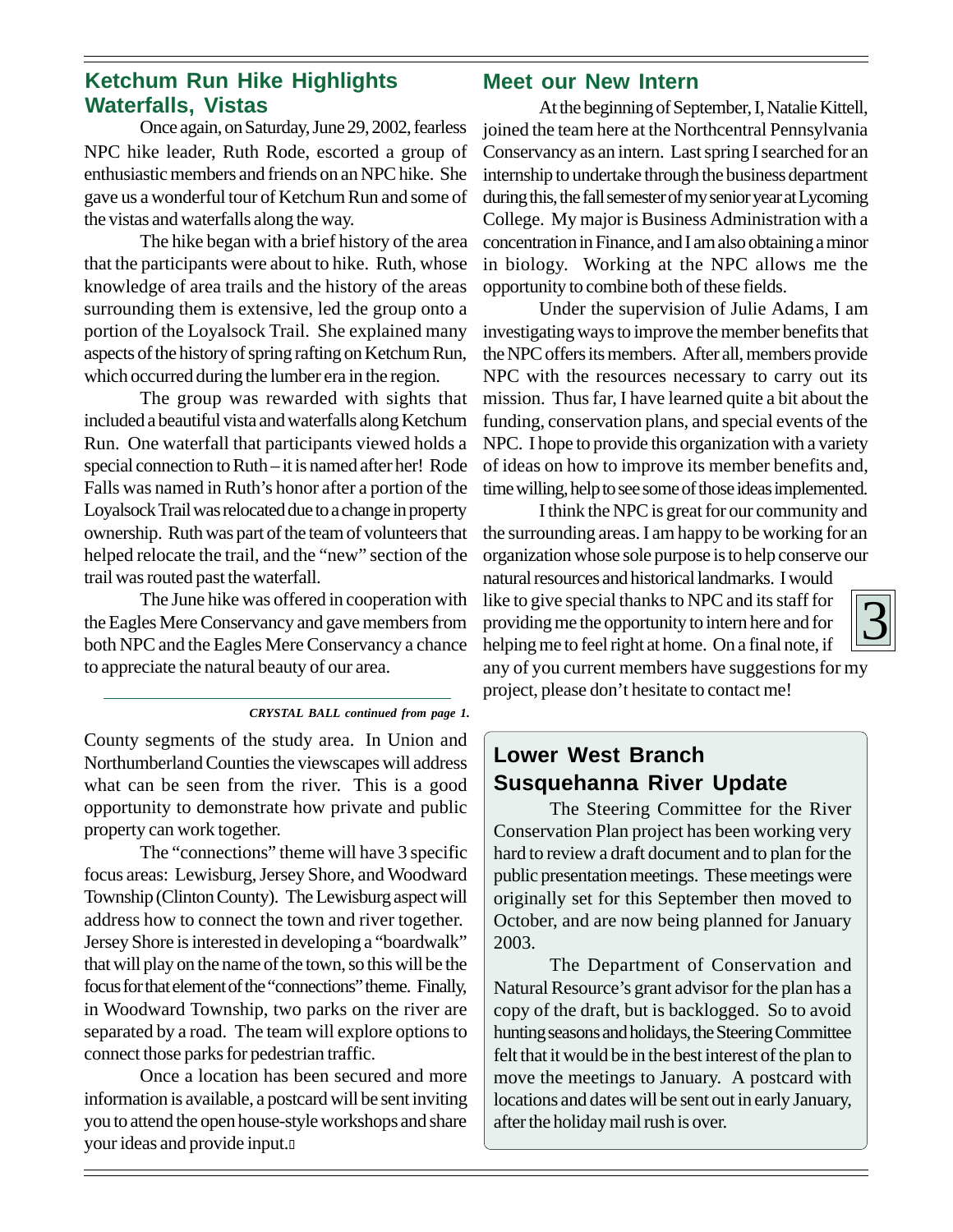### **Golf Tournament**

Thanks to the hard work of NPC's Golf Tournament Committee, and the generosity of many sponsors, prize donors and players, the Fifth Annual Autumn Classic Golf Tournament, held at the Eagles Mere Country Club on Thursday, September 12, 2002, was a success. Seventy-two golfers enjoyed a day of bright, sunny, perfect golfing weather at the Eagles Mere course.

NPC would like to extend a big thanks to the following sponsors listed below:



*The 5th Annual Autumn Classic Golf Tournament was a fun way to show support for NPC's mission!*

Also, thanks to the many door prize donors, who contributed prizes for our players:

AML Development/Burger King Beverage Barn Billtown Blues Association Bubbles and Beads Clinton County Solid Waste Authority Comprehensive Financial Group Dunkin' Donuts Equinox, Ltd. Franco's Lounge Giant Foods Grumman Olson Industries, Inc. Horizon Federal Credit Union Jersey Shore State Bank Julie's Coffee Lambert House M & S Conversions Montour Beverage Parsons Hot Glass Studio PDC Spas PPL Montour Preserve Old Corner Hotel Restless Oaks Spitler, Inc. Sun Bank Susquehanna Health System Skyview Restaurant Stamm House Reproductions Tony's Deli Tory Leather Turnkey Construction Kim Van Campen Walmart **Wegmans** Weis Markets Tracie Witter Pottery **Woolrich** 

Finally, we would like to thank Pepsi, Frito Lay and Kellogg's for donating plenty of drinks and snacks to keep our players happy on the course.



Bald Eagle C&I Boiler Repair Cleveland Brothers Equipment Co. M&S Conversions PMF Industries, Inc. PPL Montour Preserve Price Optical Rude, Golden & Stapp LLP Sovereign Bank Wayne Township Landfill, CCSWA **Osprey** Ann M. Tyler CPA PC Inez Van Campen (in memory of Chick Van Campen) Wachovia Securities West Branch Orthopedics WNB Bank Red Hawk Chemcoat, Inc. Jersey Shore State Bank Larson Design Group Ruffed Grouse Comprehensive Financial Group Coploff, Ryan & Welch Current Styles by Sue Hilsher Gary's Furniture Kilburn Electric **Turkey** Beiter's Emert & Associates, PC

A new feature of this year's tournament was the Par 3 Raffle. Players purchased raffle tickets prior to the start of the tournament. On the Par 3 holes, if a player hit the green from the tee, he/she could enter to win a prize for that hole. After players finished on the course, they had one last chance to win. NPC thanks our generous Par 3 Raffle donors:

> Kilburn Electric Shelly & Ray Mattie Spitler, Inc. Turnkey Construction Van Campen Motors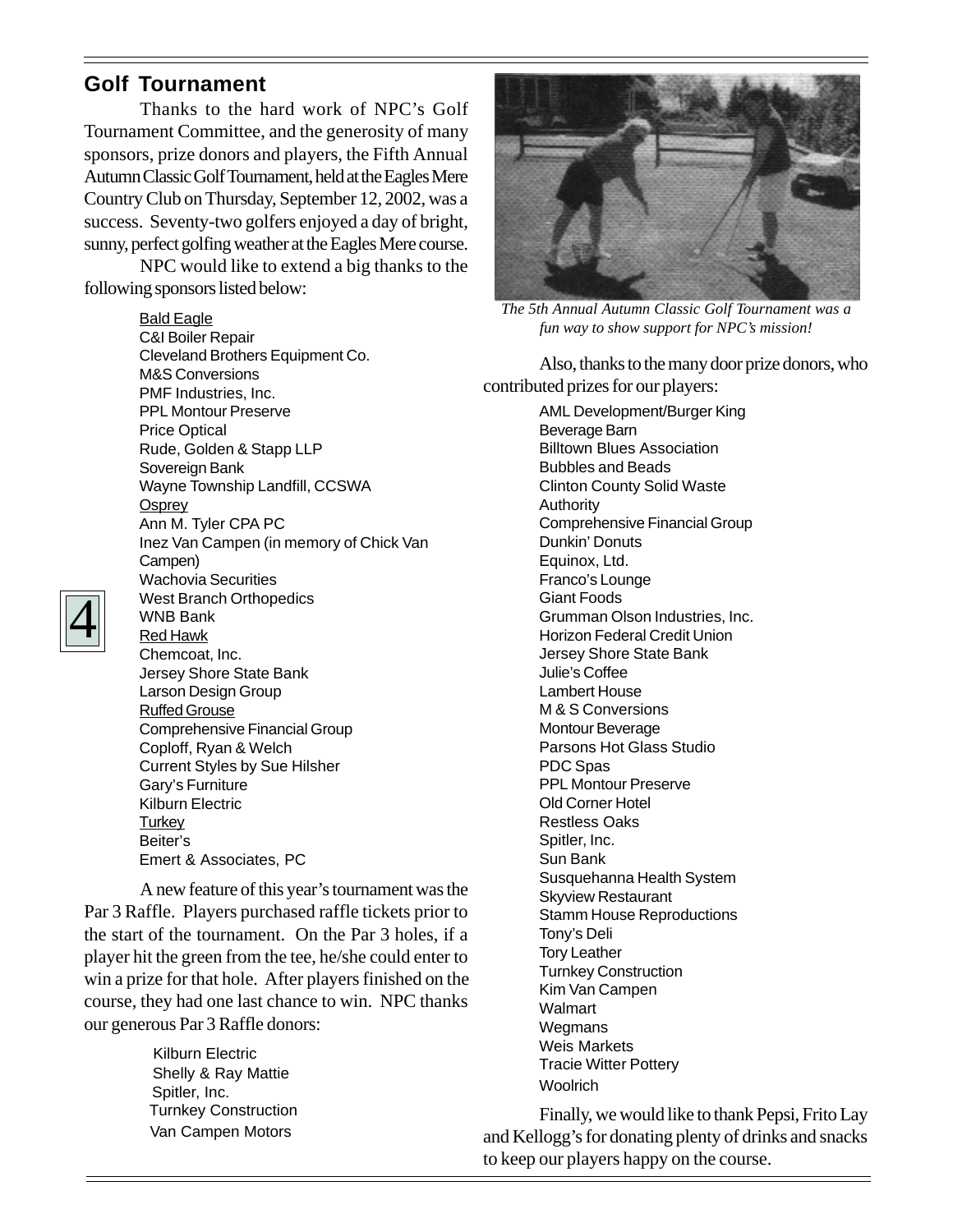### **NPC Art Exhibit**

Looking for something to do? Don't forget the NPC Art Exhibit to be held at B&S Gallery on Market Street in Williamsport. The gallery has generously donated the space for our exhibit, and 35% of the purchase price of each piece in the exhibit will go directly to benefit NPC's mission! The show runs from October 18 through November 1 during B&S Gallery's regular business hours. Come out and buy yourself a new piece of art to benefit the NPC!

### **For that Hard to Buy for Person…**

Need to buy a gift for someone who has everything and is hard to shop for? Why not give them a gift that will last for generations to come? A gift membership to NPC helps further our mission of conserving lands, landmarks and waterways of special character, and is a thoughtful way to honor someone you know. Membership includes this quarterly newsletter and access to many fun and educational outings throughout the year.

For more information, or to order a gift membership, contact NPC at 570-323-6222.



### **New NPC T-Shirts Have Arrived!**

Thanks to Mountain Graphics, located near Wellsboro, we are able to offer NPC t-shirts again! Attendees of the golf tournament

previewed the shirts and many people made positive comments about the quality and design of the shirts.

These super tees come in a wide variety of colors and sizes (we have kids sizes and adult sizes from S to XXXL). They feature the NPC tree logo, screen printed on the front in either ivory or black ink. Most are 100% cotton, and a few are a 50/50 blend. We have color groupings of blues, greens, reds, purples, white, black, and neutrals. Cost of the tees is only \$12 for most sizes.

To purchase, simply fill out the form on the back of this newsletter and return it to NPC, 320 E Third Street, 2<sup>nd</sup> Floor, Williamsport PA 17701. You may also stop in and purchase shirts at the NPC office.

#### **NPC Shirts would make great gifts for friends and family!**

### **Paddling clinic draws a crowd**

On August 1, over forty members and friends of NPC gathered for a Paddling Clinic at the mouth of the Loyalsock Creek.



Held with the support of Country Ski & Sport in Montoursville, the event gave those interested in learning more about kayaking and canoeing the opportunity to get out on the water and learn the skills needed to control their boats in moving water.

The group started out from a spot along Mill Street in Montoursville, and paddled out to the mouth of the Loyalsock Creek and into the Susquehanna River. Along the way, volunteer instructors provided assistance to novices. NPC members Russ Cowles, Marc Lewis and Kevin O'Shea were all on hand to provide participants with tips and advice throughout the evening. The event included lessons on safety, steering and the proper technique for paddling.

Many thanks go out to Russ, Marc, Kevin and the staff at Country Ski & Sport for providing our members and others with the opportunity to participate in the event and learn new skills.



#### *ACQUISITION continued from page 1.*

Conservancy has received approximately \$60,000 in additional donations to assist with the project. The group has received a \$25,000 challenge grant from a donor and is on its way to meet that challenge.

The Mokoma Foundation and Conservancy works to preserve the ecosystems of the Lake Mokoma watershed and surrounding areas for future generations. Formed in 2001, the group is a nonprofit organization. The Lake Mokoma Association is a homeowner's association working to improve Lake Mokoma.

### **October Float Trip Cancelled due to Drought**

The Float Trip originally scheduled for October 19 has been cancelled due to low water conditions created by this year's drought. However, we are currently working on some new membership events on the water for 2003. Watch upcoming issues of the newsletter for information on these events as they are scheduled, and in the meantime, keep thinking RAIN!